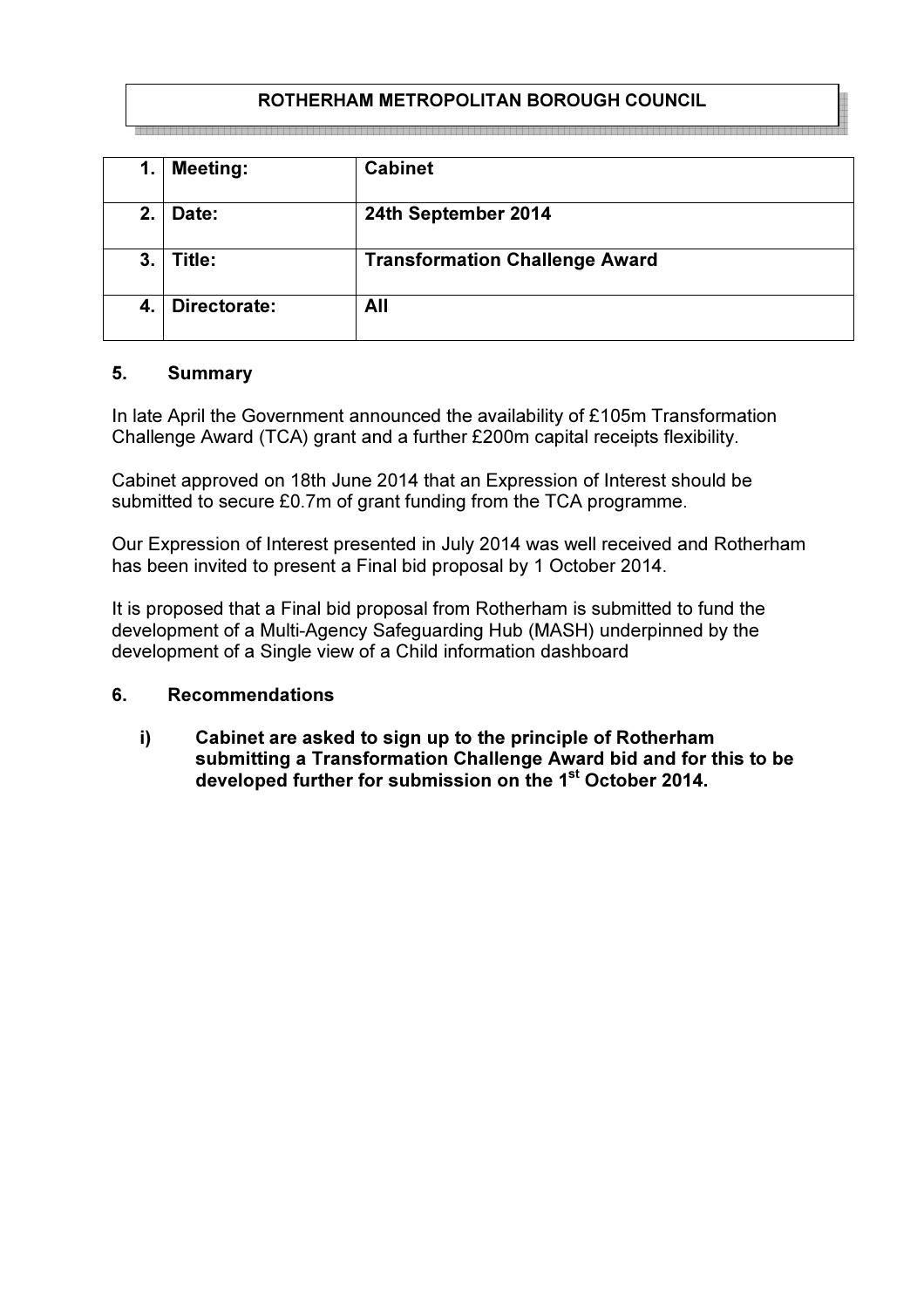# 7. Proposals and Details

It is recognised that **local authorities face challenges** in delivering high quality services from a combination of demographic pressures, increasing user expectations, and fiscal consolidation.

To meet these local authorities need to re-engineer their business and redesign their services to make them sustainable over the long term. Key to achieving this is the coming together of different authorities and parts of the public sector to share staff, other resources including IT, and core services; joining with major partners in their area; and making the most of their assets. These kinds of radical changes can require upfront funding. The Transformation Challenge Award is available to provide this kind of funding, targeted at the best proposals which are likely to make the biggest difference across the country.

Source: CLG guidance on Transformation Challenge Award

The Transformation Challenge Award is a challenge fund which makes £120 million grant (£15 million in 2014 to 2015 and £105 million in 2015 to 2016) and a £200 million facility to use the capital receipts from asset sales flexibly to support transformation. The 2014/15 is predominantly (if not exclusively) for district councils to share chief executives and / or management teams.

The Government press release relating to the scheme stated the funding:

"is to be made available … to areas with ambitious plans for improving services that could include integrating health and social care; getting the unemployed back to work; or early intervention to get children ready for school. At the heart of all these plans will be a renewed drive to redesign public services in a way that works for users, as well as efforts to reduce long-term costs to the taxpayer by making public bodies both more efficient and more effective".

The critical criteria to be met for the scheme are:

- Savings must exceed the amount of grant / capital receipt flexibility sought.
- The bid must have a positive impact on service users.
- As a minimum, bids must be in partnership with at least one other partner. This could be another local authority, public authority, the Voluntary and Community Sector or a private sector partner.
- For capital flexibility only. That the value of the asset sale is genuinely additional to those disposals that would have happened anyway.

# Background:

RMBC and its partners have committed to the development of a Multi-Agency Safeguarding Hub (MASH).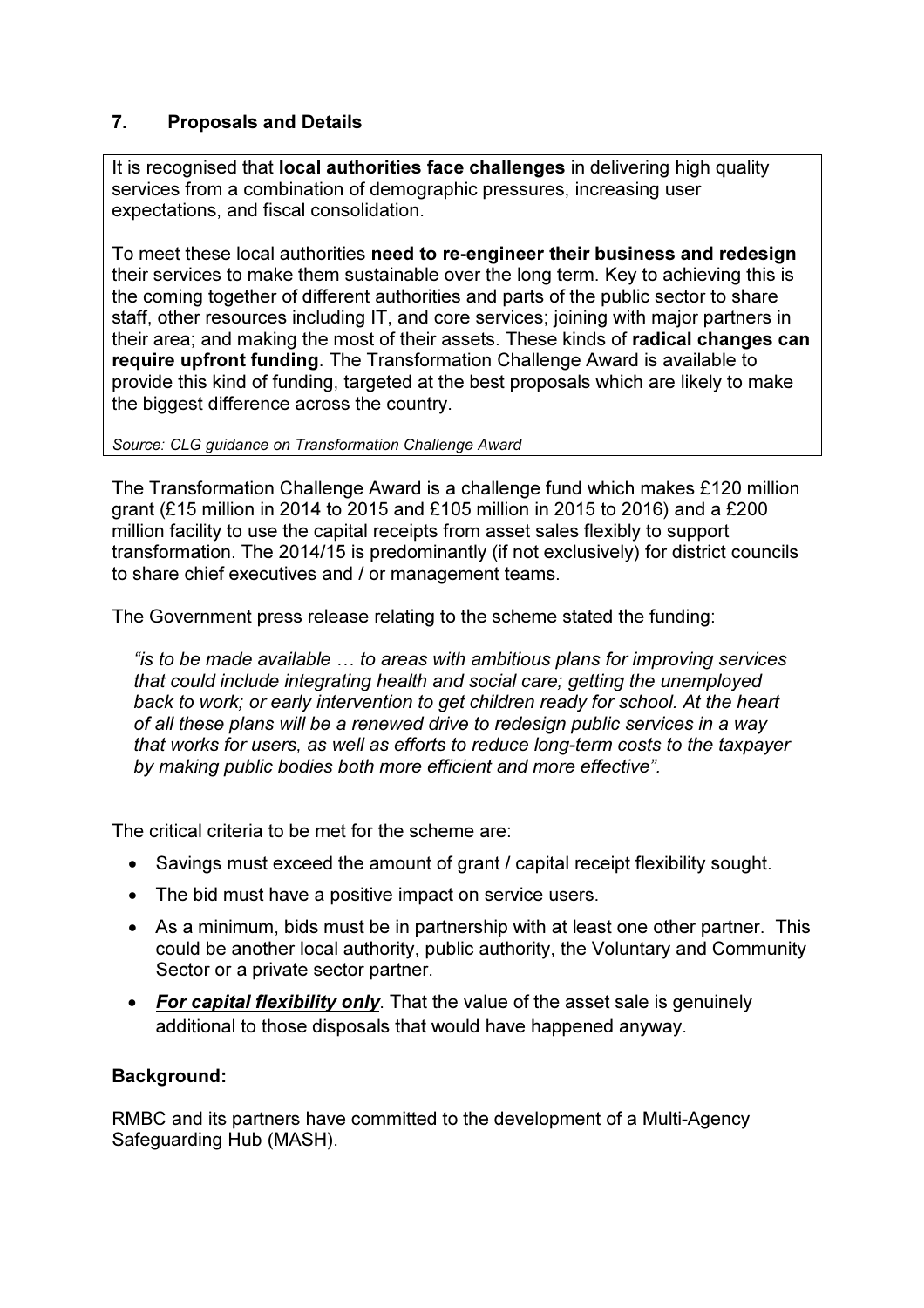The MASH will help to bring about positive outcomes for children and young people, their families and carers through a multi-agency approach to referral, decision making, assessment and the provision of services at the right time, in the right place and by the right person.

It will focus on safeguarding children and dealing with domestic abuse. The colocation will enable agencies working with children, young people, their families and carers to work collaboratively to offer a co-ordinated response to families. This will be carried out by agencies collectively assessing need and identifying services from the point of contact, through referral and decision making to the provision of services to safeguard children and support their families. The objective is to provide an improved 'journey' for the child or parent/carer with a greater emphasis on early intervention.

### Single View of a Child

To underpin this work a "single view of a child" integrated data dashboard is proposed. The dashboard will provide an holistic view of performance across partners, underpinned by a single view of the child/family. This will provide the following benefits:

- Improve the accuracy of information shared.
- Enable partners to share information more effectively and timely.
- Provide one holistic view of the child created by the information held by partner agencies.
- Provide the most up to date information about the child and family.
- Enable visible identification of the child's and families journey and where they are in the process.
- Provide a tool for the collation of partner data and the ability to monitor and manage performance against this data

As part of the contract for the social care system with Northgate an infrastructure was purchased in 2013 which will be the basis for further developments around a single view of a child

It is envisaged however that this will be rolled out wider to include our Foundation Years Service and to support our Families for Change work (troubled families), it would be hoped that the IT development could then be shared (sold on) to other Local Authorities for use in their multi-agency teams.

#### Next steps:

The next steps and timescales providing the recommendation is approved by Cabinet are as follows:

• Formal signature from Partners  $-29<sup>th</sup>$  September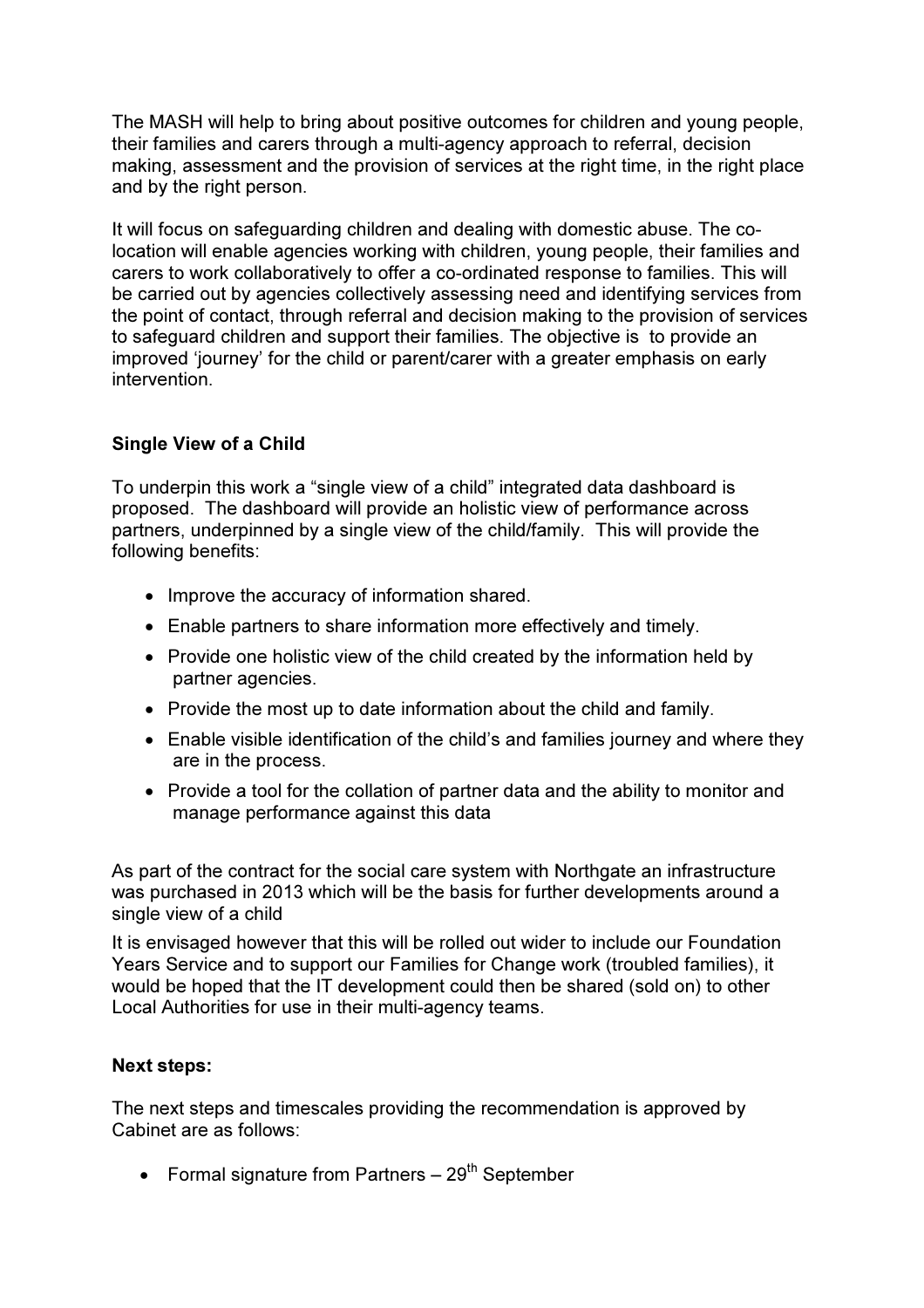- Expression of interest deadline  $01<sup>st</sup>$  October
- Winning bids announced November

Partnership Commitment to this is critical and the project was discussed at the Children Young People and Families Partnership on the 21<sup>st</sup> May and partners gave their verbal commitment to supporting the bid.

The Final bid documentation is presented in a prescribed format in which our proposal is structured across five thematic cases (strategic, financial, economic, commercial and management). This presentation is based on the appraisal and evaluation methodology developed by HM Treasury (The Green Book) and includes a Cost Benefit Analysis. A draft of the Final Bid Proposal is appended to this report.

The final decision on which schemes will receive funding will be made by the Ministers based on an assessment of whether the bid meets the eligibility criteria, the value for money offered by the scheme, and whether it is viable and desirable.

### 8. Finance

There are no financial implications associated with the bid process, however if successful there could be a significant amount of investment in Rotherham to implement the MASH development which is underpinned by an IT solution for sharing information with partners.

It is anticipated that the project costs will total £1.2m to receive:

- £0.7m of external grant funding,
- £0.5m of additional funding through the sale of assets under the flexible use of capital receipts facility.

The aim of the flexible use of capital receipt policy is to allow local authorities flexibility to spend their capital receipts from new asset sales, which can normally be used for capital expenditure, on a one off revenue costs of service reform.

A large amount of these costs is related to the IT platform to support the single view of the child work. The project costs are still under review and the final figure may be reduced once project costs are confirmed with all service areas.

It is recognised that working in a more multi-agency way and intervening earlier where there are concerns about a child will reduce duplication and bureaucracy, increase productivity, result in a reduction in the number of inappropriate referrals and reduce the number of people accessing high cost services. These costs savings and fiscal benefits are anticipated to be close to £2.7m over ten years. This information will be presented in the Cost Benefit Analysis prepared for the bid. Thus the project will deliver on the objective that DCLG identifies for the transformation bid, by providing the evidence that savings much exceed the amount of grant / capital receipt flexibly sought.